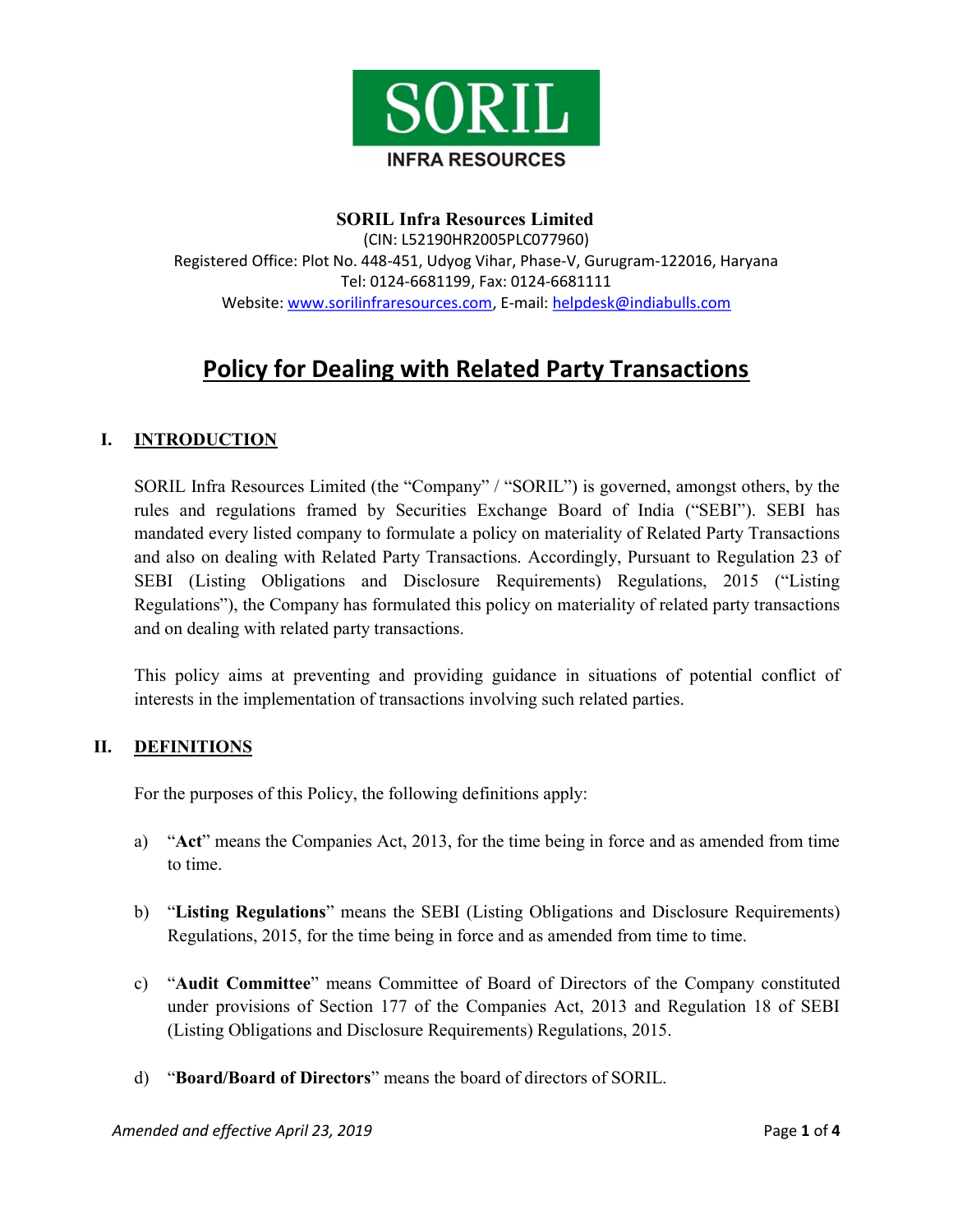- e) "Related Party" shall mean a person or entity that is related to the Company as defined under Section  $2(76)$  of the Companies Act, 2013 or under Regulation  $2(zb)$  of the Listing Regulations, as may be amended from time to time.
- f) "Related Party Transaction" shall mean all transactions as per Section 188 of the Act or under regulation 2(zc) of the Listing Regulations or as per applicable accounting standards, as may be amended from time to time.
- g) "Material transaction" means transaction(s) defined as Material Related Party Transaction(s) under Regulation 23 of the SEBI (Listing Obligations and Disclosure Requirements), Regulation, 2015.
- h) "Arm's length transaction" means a transaction between two related parties that is conducted as if they were unrelated, so that there is no conflict of interest.
- i) "Ordinary Course of Business" The transactions shall be in the ordinary course of business if - (a) If the transaction is covered in the main objects or objects in furtherance of the main objects or (b) If the transaction is usual as per industry practice or (c) If the transaction is happening frequently over a period of time and is for the business purpose of the Company.
- j) "Annual Consolidated Turnover" is defined as Total Income (including other income) of the last audited Consolidated Financial Statements of the Company.

All capitalized terms used in this Policy but not defined herein shall have the meaning assigned to such term in the Act and the Rules thereunder and the SEBI (Listing Obligations and Disclosure Requirements) Regulations, 2015 (Listing Regulations), as amended from time to time.

# III. POLICY

All RPTs must be in compliance of this Policy and subject to all applicable regulatory requirements.

# IV. REVIEW AND APPROVAL OF RELATED PARTY TRANSACTIONS

Approval of Related Party Transactions:

#### A. Audit Committee:

i. All the transactions which are identified as Related Party Transactions should be preapproved by the Audit Committee before entering into such transaction. The Audit Committee shall consider all relevant factors while deliberating the Related Party Transactions for its approval.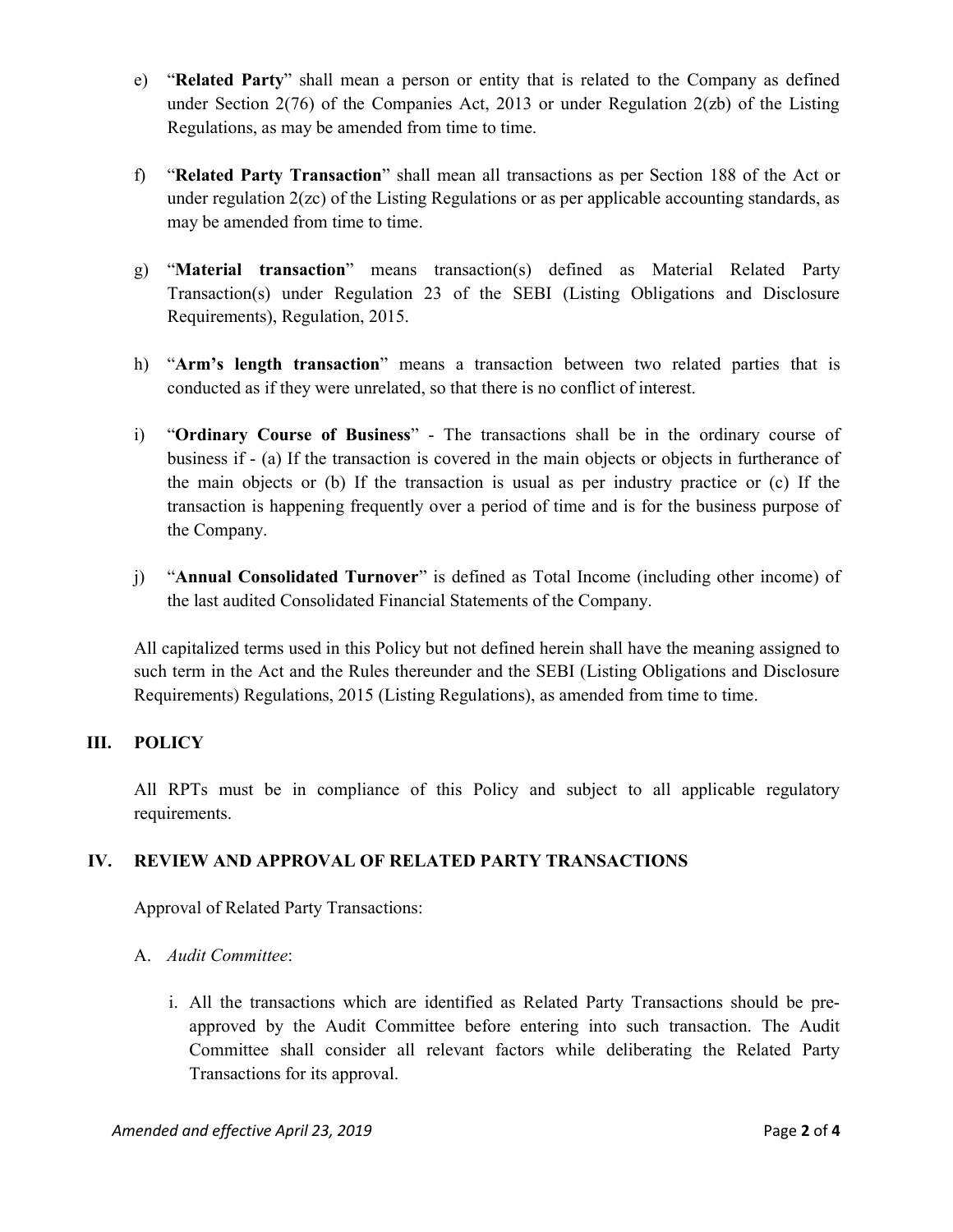- ii. Any member of the Audit Committee who has a potential interest in any Related Party Transaction will recuse himself and shall not participate in discussion and voting on the approval of the Related Party Transactions.
- B. Board of Directors:
	- i. In case any Related Party Transactions are referred by the Company to the Board for its approval due to the transaction being (i) not in the ordinary course of business, or (ii) not at an arm's length price, the Board will consider such factors as, nature of the transaction, material terms, the manner of determining the pricing and the business rationale for entering into such transaction. On such consideration, the Board may approve the transaction or may require such modifications to transaction terms as it deems appropriate under the circumstances.
	- ii. Any member of the Board who has any interest in any Related Party Transaction will recuse himself and shall not participate in discussion and voting on the approval of the Related Party Transaction.
- C. Shareholders:
	- i. If a Related Party Transaction is (i) a material transaction as per Regulation 23 of the Listing Regulations, or (ii) not in the ordinary course of business, or not at arm's length price and exceeds certain thresholds prescribed under the Companies Act, 2013, it shall require shareholders' approval by a special resolution.
	- ii. Any member, who is a Related Party, shall not participate in discussion and voting on resolution for approving such Related Party Transaction.

# V. OMNIBUS APPROVAL BY AUDIT COMMITTEE FOR RELATED PARTY **TRANSACTIONS**

The Audit Committee may grant omnibus approval for Related Party Transactions which are repetitive in nature and subject to such criteria/conditions as mentioned under Regulation 23(3) of the Listing Regulations and such other conditions as it may consider necessary in line with this Policy and in the interest of the Company. Such omnibus approval shall be valid for a period not exceeding one year and shall require fresh approval after the expiry of one year.

A Related Party Transaction entered into by the Company, which is not under the omnibus approval or otherwise pre-approved by the Audit Committee, will be placed before the Audit Committee for ratification.